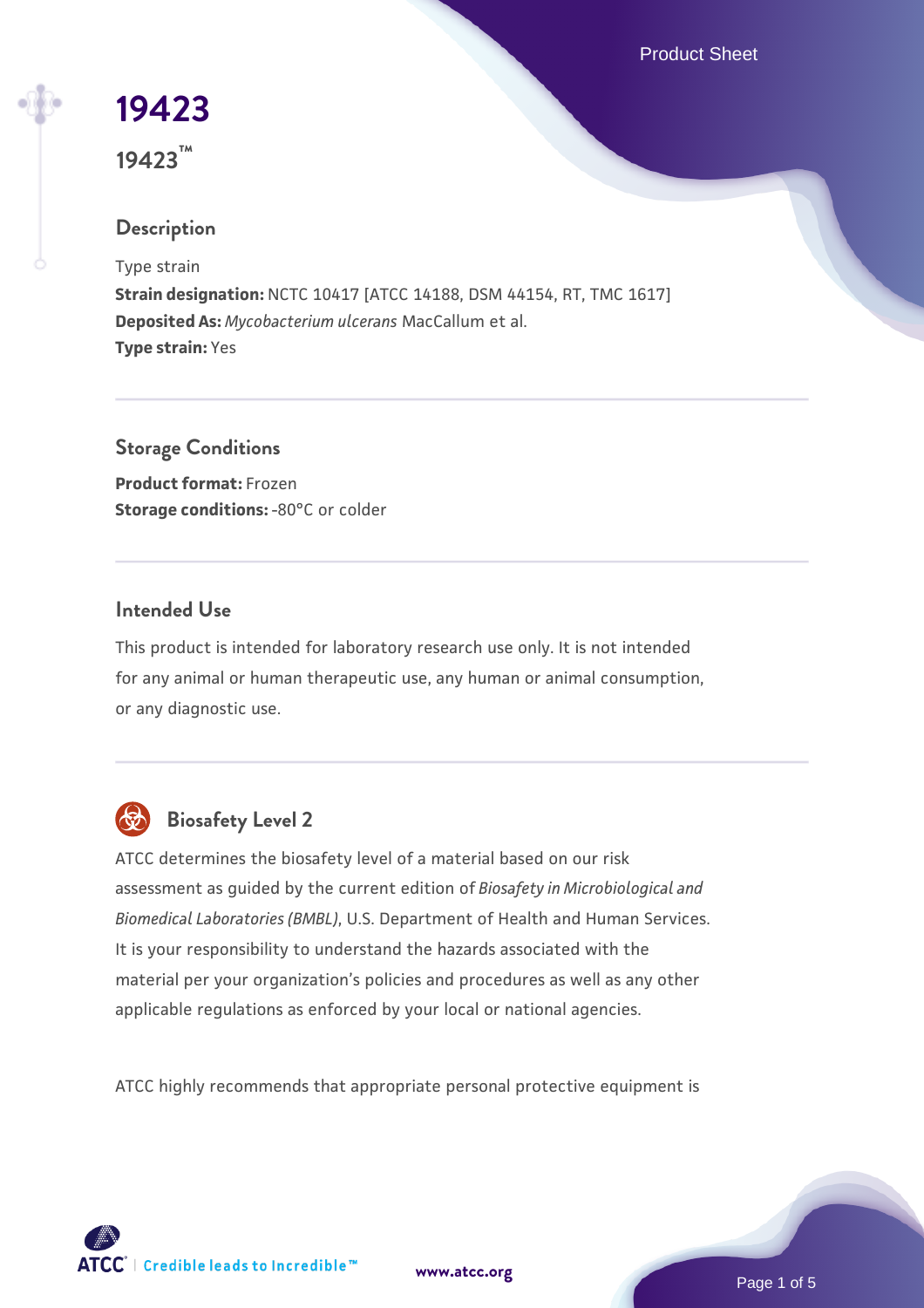always used when handling vials. For cultures that require storage in liquid nitrogen, it is important to note that some vials may leak when submersed in liquid nitrogen and will slowly fill with liquid nitrogen. Upon thawing, the conversion of the liquid nitrogen back to its gas phase may result in the vial exploding or blowing off its cap with dangerous force creating flying debris. Unless necessary, ATCC recommends that these cultures be stored in the vapor phase of liquid nitrogen rather than submersed in liquid nitrogen.

# **Certificate of Analysis**

For batch-specific test results, refer to the applicable certificate of analysis that can be found at www.atcc.org.

#### **Growth Conditions**

**Medium:**  [ATCC Medium 1395: Middlebrook 7H9 broth with ADC enrichment](https://www.atcc.org/-/media/product-assets/documents/microbial-media-formulations/1/3/9/5/atcc-medium-1395.pdf?rev=83f84c8c9e994a71a2edb0458ff02218) [ATCC Medium 0173: Middlebrook 7H10 Agar w/ OADC](https://www.atcc.org/-/media/product-assets/documents/microbial-media-formulations/0/1/7/3/atcc-medium-0173.pdf?rev=2fcd87d0ebaf471d8aa6aba3758ef39f) [ATCC Medium 90: Lowenstein Jenson medium](https://www.atcc.org/-/media/product-assets/documents/microbial-media-formulations/9/0/atcc-medium-90.pdf?rev=2af45eec61614a8e9024c1519219fe34) **Temperature:** 30°C **Atmosphere:** Aerobic

### **Handling Procedures**

- 1. Open thawed vial according to enclosed instructions or visit www.atcc.org for instructions.
- 2. Aseptically transfer the entire contents to a 5-6 mL tube of #1395 broth. Additional test tubes can be inoculated by transferring 0.5 mL of the primary broth tube to these secondary tubes.



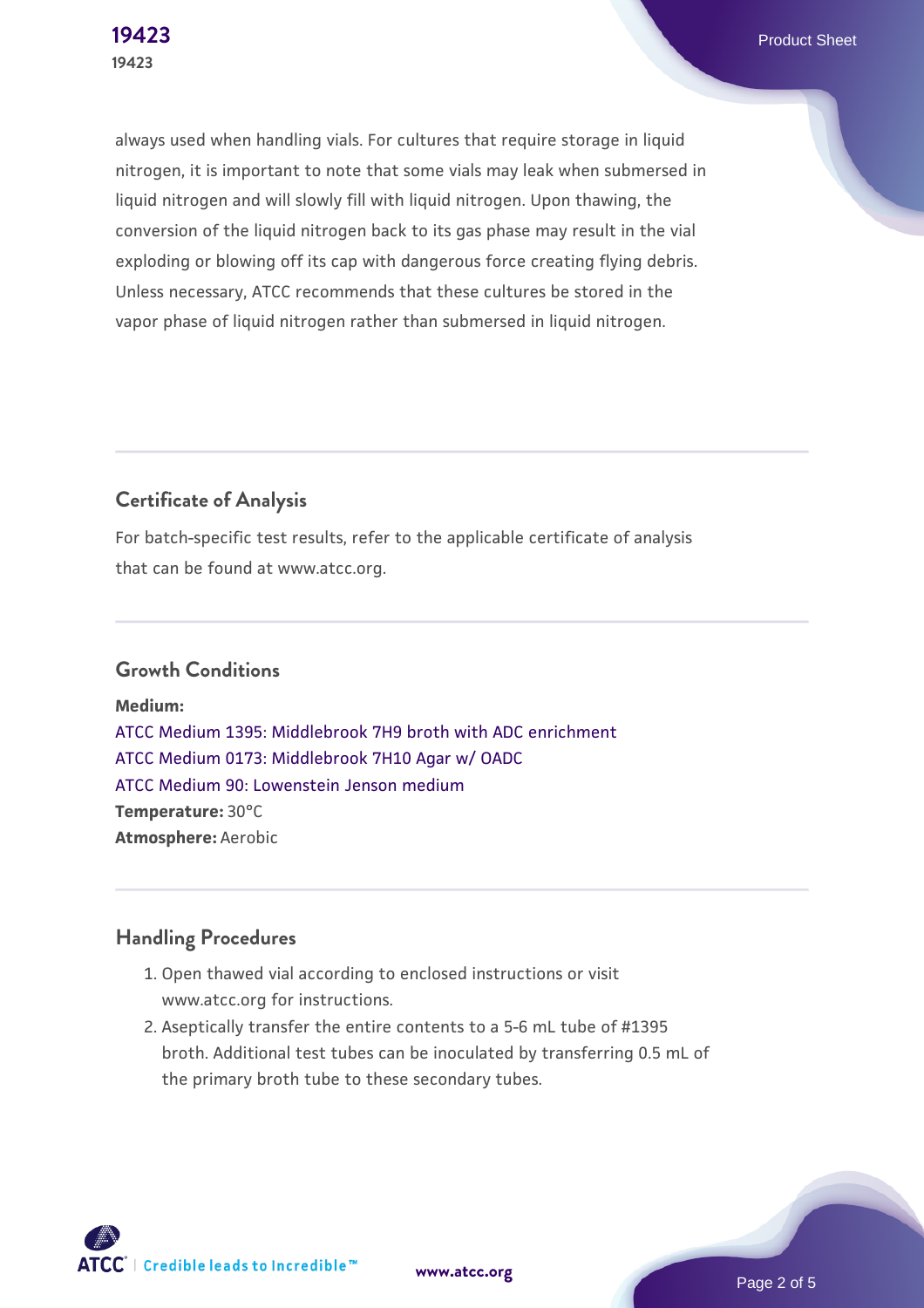- 3. Use several drops of the primary broth tube to inoculate a #173 plate  $\,$ and/or #90 agar slant.
- 4. Incubate at 30°C for 4-6 weeks.

#### **Notes**

This item is a very slow grower. The best growth is achieved on ATCC Medium #90 after 4-6 weeks. Growth on ATCC Medium #173 agar takes at least 6 weeks.

Additional information on this culture is available on the ATCC® web site at www.atcc.org.

#### **Material Citation**

If use of this material results in a scientific publication, please cite the material in the following manner: 19423 (ATCC 19423)

#### **References**

References and other information relating to this material are available at www.atcc.org.

#### **Warranty**

The product is provided 'AS IS' and the viability of ATCC® products is warranted for 30 days from the date of shipment, provided that the customer has stored and handled the product according to the information included on the product information sheet, website, and Certificate of Analysis. For living cultures, ATCC lists the media formulation and reagents that have been found to be effective for the product. While other



**[www.atcc.org](http://www.atcc.org)**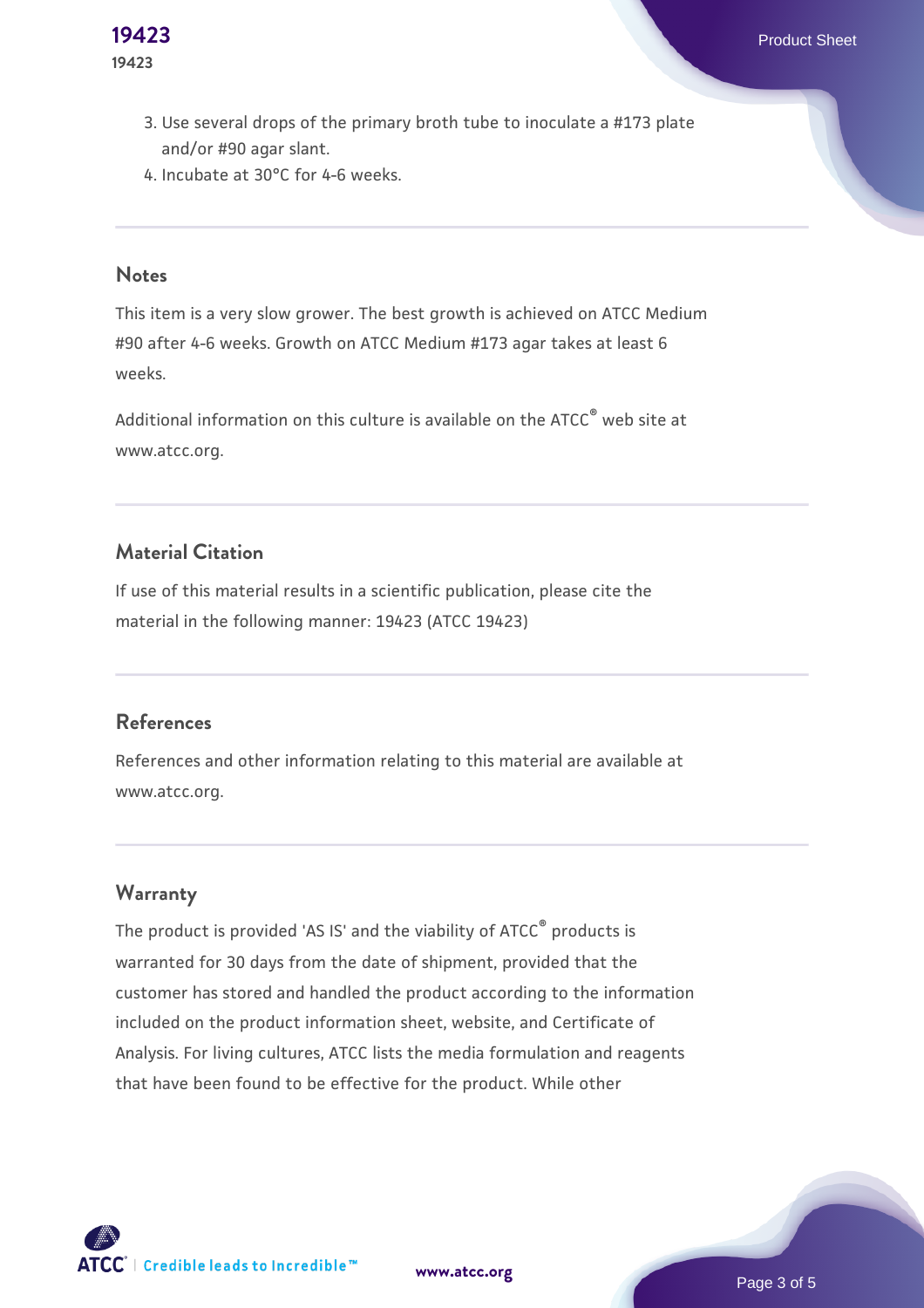unspecified media and reagents may also produce satisfactory results, a change in the ATCC and/or depositor-recommended protocols may affect the recovery, growth, and/or function of the product. If an alternative medium formulation or reagent is used, the ATCC warranty for viability is no longer valid. Except as expressly set forth herein, no other warranties of any kind are provided, express or implied, including, but not limited to, any implied warranties of merchantability, fitness for a particular purpose, manufacture according to cGMP standards, typicality, safety, accuracy, and/or noninfringement.

#### **Disclaimers**

This product is intended for laboratory research use only. It is not intended for any animal or human therapeutic use, any human or animal consumption, or any diagnostic use. Any proposed commercial use is prohibited without a license from ATCC.

While ATCC uses reasonable efforts to include accurate and up-to-date information on this product sheet, ATCC makes no warranties or representations as to its accuracy. Citations from scientific literature and patents are provided for informational purposes only. ATCC does not warrant that such information has been confirmed to be accurate or complete and the customer bears the sole responsibility of confirming the accuracy and completeness of any such information.

This product is sent on the condition that the customer is responsible for and assumes all risk and responsibility in connection with the receipt, handling, storage, disposal, and use of the ATCC product including without limitation taking all appropriate safety and handling precautions to minimize health or environmental risk. As a condition of receiving the material, the customer agrees that any activity undertaken with the ATCC product and any progeny or modifications will be conducted in compliance with all applicable laws, regulations, and guidelines. This product is provided 'AS IS' with no representations or warranties whatsoever except as expressly set forth herein and in no event shall ATCC, its parents, subsidiaries, directors, officers,